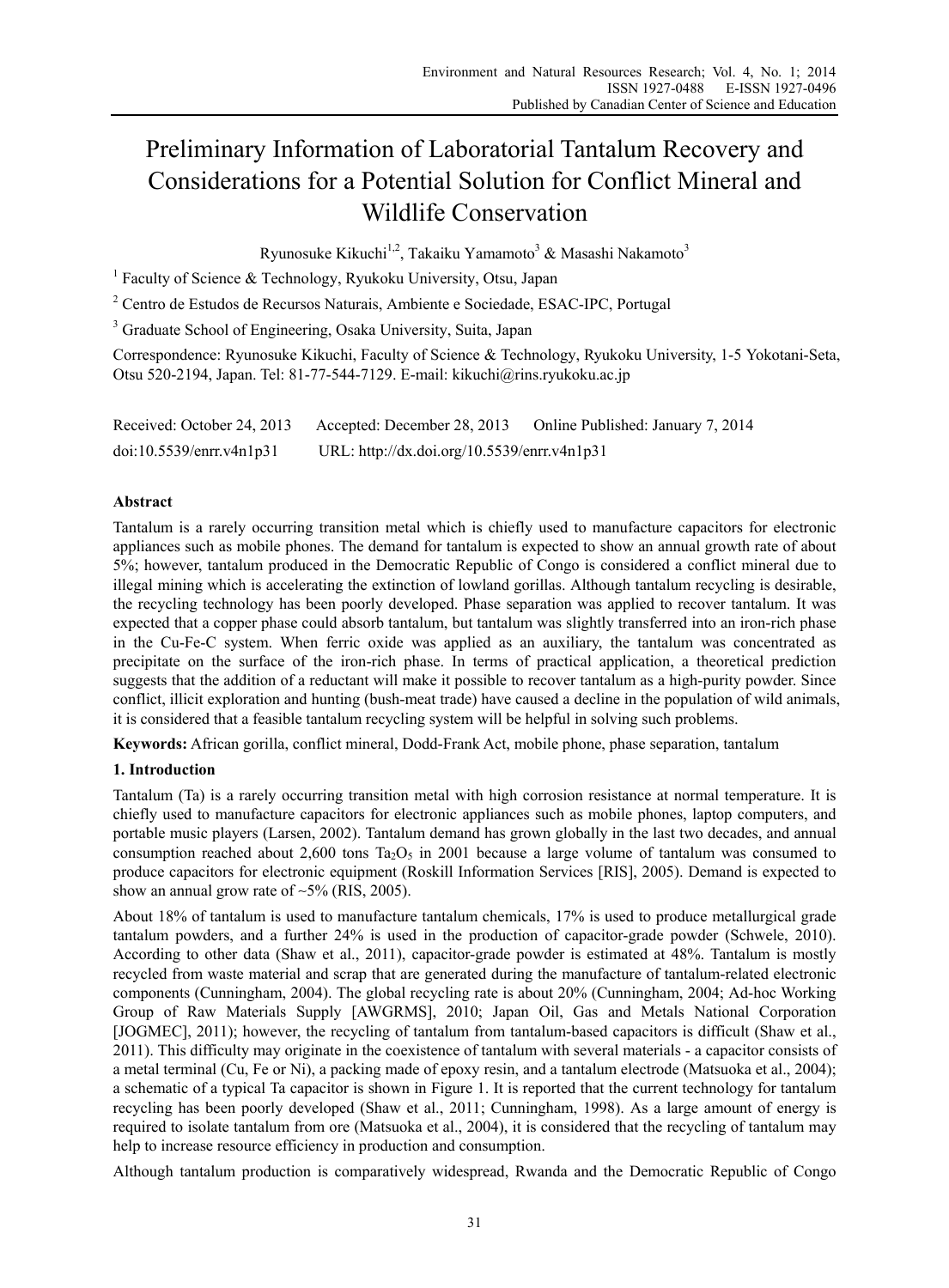predominantly account for over 60% of global production; additional production comes from Brazil with minor amounts also produced in Malaysia and Canada (Shaw et al., 2011). Conflict minerals are exploited by a group of armed men to finance their struggle and militarization, and global attention is focused on the Democratic Republic of Congo where insurrection has lasted fifteen years (Business for Social Responsibility [BSR], 2011). The U.S. Securities and Exchange Commission published final rules for conflict minerals (the so-called Dodd-Frank Act) in August 2012 (Hileman, 2012). The published act requires companies that make products containing tantalum, tin, tungsten or gold to disclose whether their supply comes from or near the Democratic Republic of Congo. It is necessary to provide transparency regarding the supply chain to comply with this act. It is considered that the recycling of tantalum may help to solve the conflict mineral issue because the implementation of recycling will lead to a shift in the sourcing of the resource from import to domestic.

For the above-mentioned reasons, a laboratorial study was performed to find a way to separate tantalum from a mixture (capacitors in particular). Based on the obtained results, preliminary information on tantalum recycling is reported in the present paper, and considerations are given from the viewpoints of practical application, environmental aspects and economics.



Figure 1. Schematic of a typical Ta capacitor showing material composition (Mineta & Okabe, 2005)

## **2. Materials and Methods**

The binary melt of iron and copper is a miscible composition at high temperatures (Massalski & Okamoto, 2000), and the addition of carbon or phosphorus to the binary melt leads to a phase separation into liquid iron-rich and copper-rich phases (Hino, Washizu, & Nagasaka, 1998). The copper phase can generally absorb some precious metals such as gold and palladium (Yamaguchi et al., 2006).

As mentioned in the previous section, a capacitor is made of two inorganic components - a metal terminal (e.g. Fe and Cu) and a tantalum electrode. Assuming that tantalum is to be separated from these components, the distributions of tantalum by phase separation in a Cu-Fe-C system were studied using the following procedures in order to acquire basic knowledge for an industrial-scale application.

#### *2.1 Carbon-Saturated Iron*

Carbon-saturated iron was prepared by melting a mixture of 95.1 g Fe and 4.5 g C in a graphite crucible in an electric furnace (double spiral-shape SiC type) with an argon atmosphere at 1400 ºC for 3 hours.

#### *2.2 Sample Preparation*

Ten grams of carbon-saturated iron and an equal amount of copper were mixed with, respectively, 0.05 g, 0.10 g and 0.20 g of tantalum, each in a graphite crucible having a height of 80 mm and an inside diameter of 11 mm.

Other samples were also prepared for a supplementary test in order to study the effect of iron oxides; i.e. 2.0 g of ferric oxide (Fe<sub>2</sub>O<sub>3</sub>) was added to a mixture of 94.2 g carbon-saturated iron, 4.8 g copper and 1.0 g tantalum in an alumina crucible. All the crucibles except the alumina crucible were kept in the furnace with an argon atmosphere at 1250 ºC for 15 hours, and only the alumina crucible was kept in the furnace for 1 hour.

#### *2.3 Sample Collection*

After all the crucibles were cooled to room temperature, both phases in the graphite crucibles were cut out for chemical analysis, and extraneous matter on the upper phase of the alumina crucible was picked up for observation.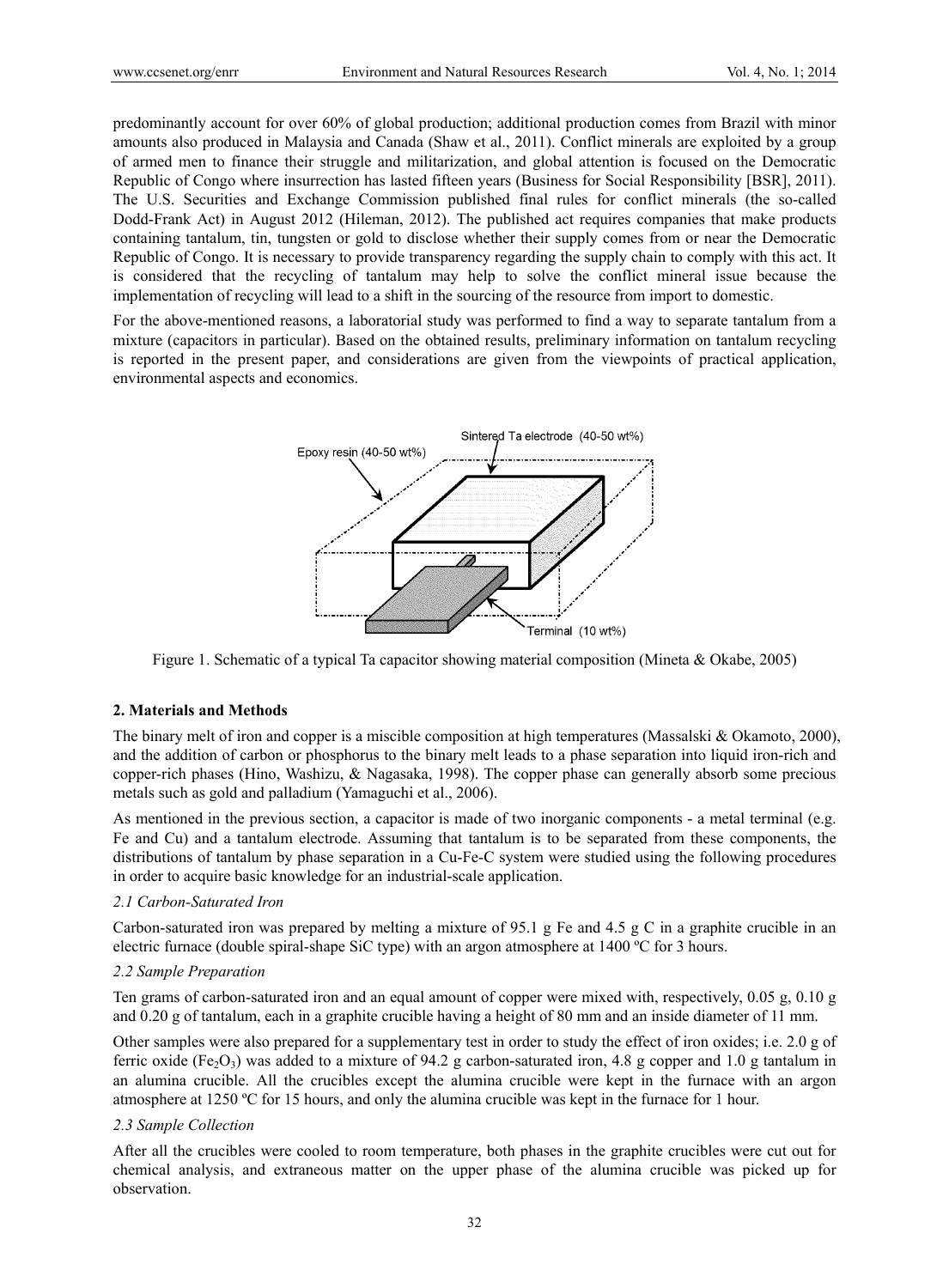#### *2.4 Analysis and Observation*

The phases collected for chemical analysis were sliced into  $\sim 0.1$  g pieces with a sample cutting machine, and these pieces were weighed. Each sliced piece was put into a separate teflon beaker together with 5 ml aqua regia, and the beakers were kept on a hot plate. After 10 minutes, 9 ml sulfuric acid, 2 ml phosphoric acid and 3 ml hydrofluoric acid were added, and then these beakers were again heated for 1 hour. The solutions obtained in the beakers were cooled to room temperature and filtrated for qualitative analysis using inductively coupled plasma atomic emission spectrometry.

The extraneous matter scraped from the upper phase in the alumina crucible was directly investigated with a transmission electron microscope (TEM) and an energy dispersive X-ray analyzer (EDX).

#### **3. Results**

This section presents the results obtained from the distribution experiment, the effect test of iron oxides and TEM/EDX observation as follows.

#### *3.1 Tantalum Distribution by Phase*

In the graphite crucible, two phases were observed, one each in the upper part and the bottom part, which correspond to the iron-rich alloy and copper-rich alloy respectively. Figure 2 shows a cross section of the solidified sample obtained in this experiment for a Cu-Fe-C system at 1250 ºC.



Figure 2. View of two phases in the Cu-Fe-C system at 1250 ºC

|                       | Iron-rich phase |           | Copper-rich phase |               |
|-----------------------|-----------------|-----------|-------------------|---------------|
| Ta input amount $(g)$ | Ta (wt $\%$ )   | Cu (wt %) | Ta (wt $\%$ )     | Fe (wt $\%$ ) |
| 0.05                  | 0.33            | 4.58      | 0.01              | 3.88          |
| 0.10                  | 0.49            | 4.86      | 0.02              | 3.81          |
| 0.20                  | 1.01            | 3.81      | 0.01              | 3.71          |

Table 1. Material distribution by phase, with the input amount of tantalum as a parameter

It follows from Table 1 that the Ta content in the iron-rich phase is greater than that in the copper-rich phase. This table also indicates that the Ta content increases with an increase in the initial input of Ta in the iron-rich phase, but the Ta content is almost independent of the Ta input in the copper-rich phase.

### *3.2 Effect of Iron Oxides on Tantalum Distribution*

As stated in section 2.2, ferric oxide (Fe<sub>2</sub>O<sub>3</sub>) was added to the mixture of carbon-saturated iron, copper and tantalum in an alumina crucible. When this mixture was melted, the two phases did not clearly separate - i.e. the iron-rich phase mainly appeared; hence, samples were scraped from this iron phase. Table 2 summarizes the chemical compositions of the obtained samples. Tantalum was concentrated in the iron-rich phase without Fe $_2O_3$ addition (Table 1), but it was not concentrated in the iron-rich phase with  $Fe<sub>2</sub>O<sub>3</sub>$  addition.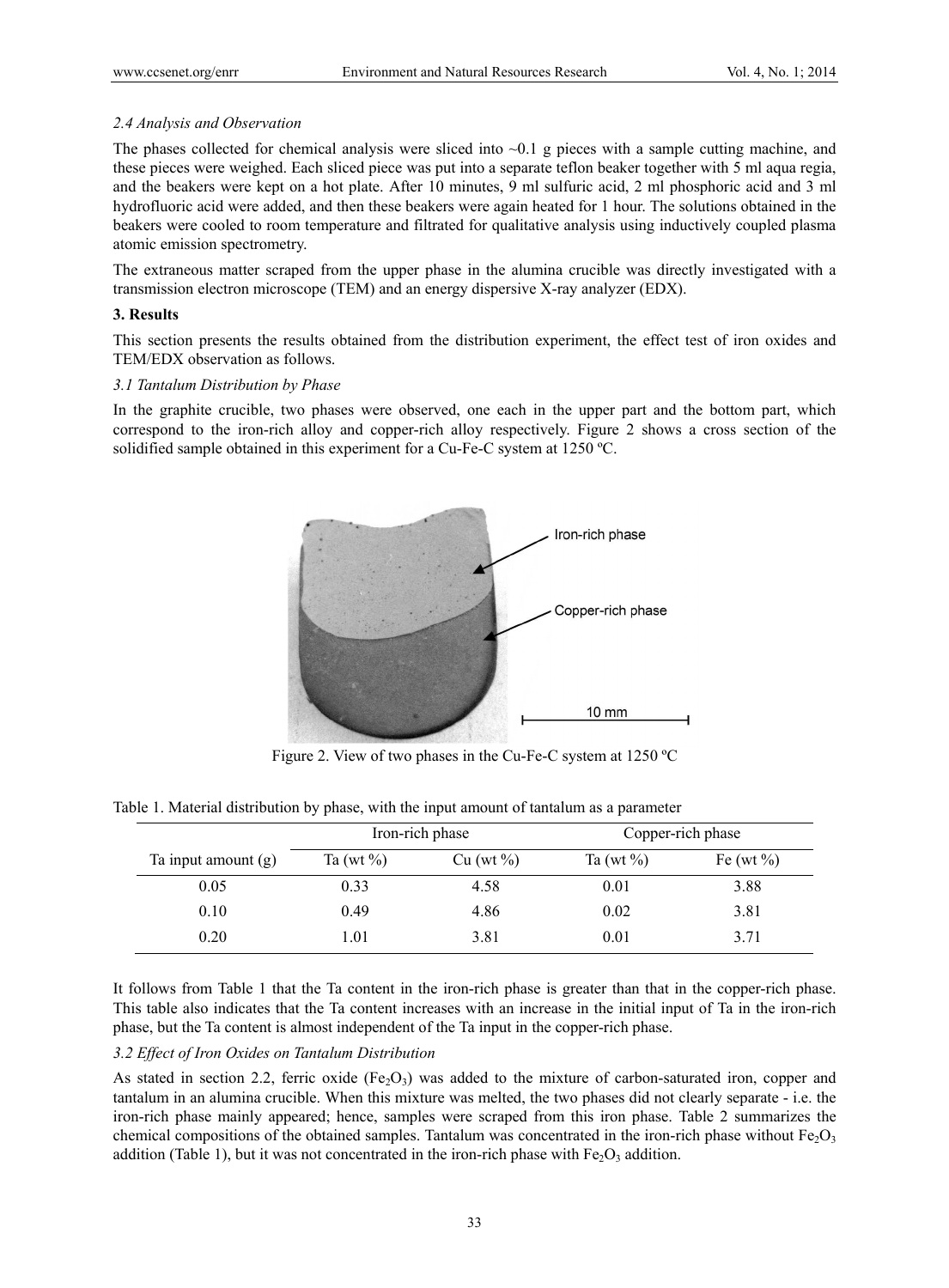| Sampling position | Fe (wt $\%$ ) | $C(wt\%)$ | Cu (wt %) | Ta (wt $\%$ ) |
|-------------------|---------------|-----------|-----------|---------------|
| Upper part        | 91.7          | 4.18      | 3.95      | 0.11          |
| Middle part       | 91.3          | 4.18      | 4 19      | 0.12          |
| Lower part        | 91.8          | 4 17      | 4.16      | 0.13          |

Table 2. Composition of iron-rich phase prepared by adding  $Fe<sub>2</sub>O<sub>3</sub>$ 

#### *3.3 Observation by Electron Microscope Using Energy Dispersive X-ray Analyzer*

Black powders, white powders and ashes came out in the iron-rich phase prepared by adding Fe<sub>2</sub>O<sub>3</sub>. Figure 3 shows the TEM micrographs of these precipitates, and arrows in this figure mark the areas analyzed by EDX linescan. Six elements including O, Cu, Fe and Ta were analyzed in the different areas on the samples, and the obtained results are summarized in Table 3. As compared with the Ta contents in the phase prepared by adding  $Fe<sub>2</sub>O<sub>3</sub>$  (Table 2), these precipitates contained large amounts of tantalum.



Figure 3. TEM micrographs of precipitate in iron-rich phase prepared by adding  $Fe<sub>2</sub>O<sub>3</sub>$ : (a) white precipitate, (b) black precipitate; and (c) ash-like precipitate. Arrow marks the EDX analysis area whose identification is represented in Table 3

| Analysis position | O (wt $\%$ ) | Cu (wt %) | Al (wt $\%$ ) | $Si(wt\%)$ | Fe (wt $\%$ ) | Ta (wt $\%$ ) |
|-------------------|--------------|-----------|---------------|------------|---------------|---------------|
| a-l               | 9.8          | 0.5       | 5.7           | 0.0        | 23.2          | 60.7          |
| $a-2$             | 13.3         | 0.7       | 8.6           | 2.5        | 19.5          | 55.4          |
| $b-1$             | 12.4         | 0.7       | 2.6           | 0.0        | 27.9          | 56.4          |
| $c-1$             | 13.7         | 0.7       |               | 0.0        | 7.4           | 71.1          |

Table 3. Composition of precipitates in the iron-rich phase prepared by adding  $Fe<sub>2</sub>O<sub>3</sub>$ 

Positions of EDX analysis are referred to in Figure 3.

#### **4. Consideration**

A binary melt of iron and copper was not often obtained at the preparation step. As it is considered that the heating temperature and/or duration may cause such incomplete melting, a high-performance furnace and more heat-resistant cube will be required to effectively carry out a laboratorial test of phase separation for tantalum enrichment. The function of the oxide auxiliary is interpreted as follows: Tantalum was slightly transferred into an iron-rich phase in the Cu-Fe-C system (Table 1). When ferric oxide was applied as an auxiliary, the tantalum was concentrated as precipitate on the surface of the iron-rich phase (Table 3). This mechanism may be interpreted as follows: (i) first oxidation transfers Ta-Fe alloy into an Fe matrix phase; (ii) the oxygen affinity of Ta has to be sufficiently greater than that of Fe in order to oxidize a major portion of Ta; and (iii) the Ta atoms diffuse to the phase surface and form an external oxide layer.

Considering the wide applicability of tantalum, the recovery of tantalum as powder may be preferred. Tantalum oxide powder can be reduced to tantalum powder, so some reduction processes for tantalum oxides have already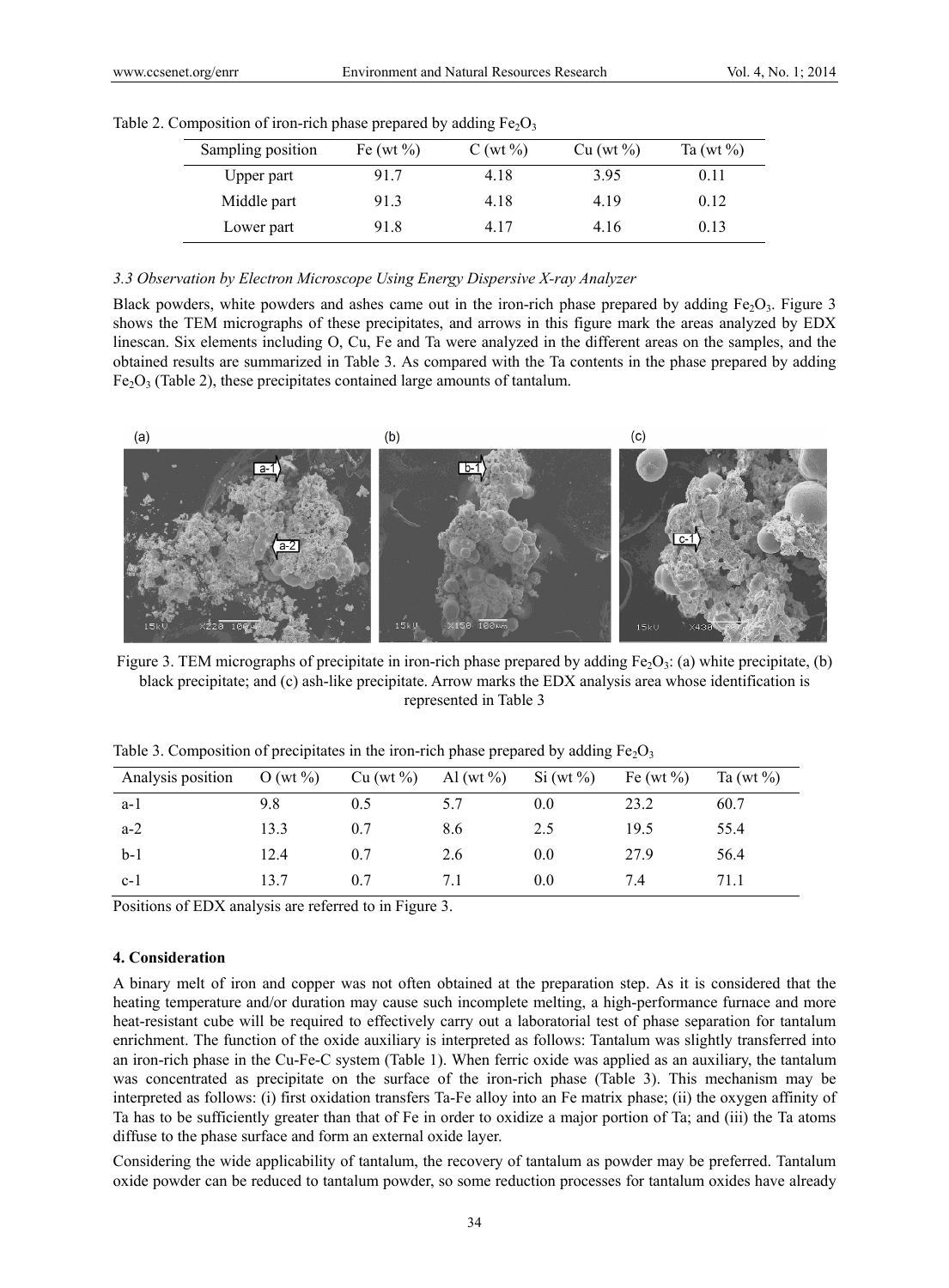been reported: for example, tantalum powder with capacitor grade can be produced by sodiothermic reduction that is generally called the Hunter Process (cf. Cho et al., 2006); tantalum oxide is reduced by calcium and this reductant is supplied to the oxide through molten CaCl<sub>2</sub> (Baba et al., 2005); it is also proposed to produce tantalum from its oxide by aluminothermic reduction in a plasma reactor (Brito et al., 2008). Direct reduction processes such as calciothermic reduction and aluminothermic reduction have potential in future tantalum production (Okabe et al., 2003). When a new process is developed, its scalability and environmental issues should be considered. Magnesiothermic reduction is quite exothermic, and this overall reaction is summarized as follows (Barin, 1995):

# $Ta_2O_5 + 5 Mg = 2 Ta + 5 MgO$

# $\Delta H^{\circ}$  = -1028 KJ and  $\Delta G^{\circ}$  = -816 KJ at 1273 K

When the reductant magnesium makes physical contact with  $Ta_2O_5$ , reductant impurities (e.g. N and C) are transported to the tantalum phase, and thus contaminate the metal product. To take measures against this contamination, magnesium vapor is usually applied for oxide reduction (Ono & Miyazaki, 1985) - that is, a metallothermic reduction in the vapor phase. This reduction is efficacious in controlling the reductant contamination, and tantalum powder can be obtained at 99% purity or more (Okabe et al., 2003). Since it is not easy to induce a homogeneous reaction on a large scale, it remains for a future study to examine how to scale up the process from the laboratory to a pilot plant.

The recovery of tantalum was studied on a laboratorial scale in order to obtain preliminary information, and this study indicates that tantalum recycling is technically possible. Practical application and its significance are discussed below with regard to tantalum recovery.

#### *4.1 Approach to Pre-Feasibility Study of Practical Application*

As stated in the introduction, the greatest end-use of tantalum is capacitor production for mobile phones, laptop computers, etc. The demand for tantalum capacitors has been increasing owing to the widespread use of the above-mentioned equipment. One reason is that these capacitors have a large capacity and high thermal stability compared to other capacitors (Matsuoka et al., 2004). It is therefore essential to consider whether tantalum can be recovered from end-of-life capacitors, and from the practical viewpoint this recovery should be proved by a pilot test. A full-scale feasibility study is still to be conducted, but a theoretical consideration is simply given as follows:

Since a tantalum capacitor consists of a packing made of epoxy resin, a metal terminal and a tantalum electrode (Figure 1), it is necessary to combine separation techniques in order to recover the tantalum. Firstly, a capacitor is heated in the air to thermally decompose the packing resin, and  $SiO<sub>2</sub>$  residues are removed by sieving and water flushing (Matsuoka et al., 2004). The remains are basically composed of three components: a Cu terminal, Ta electrode, and Ta wire for linking the Ta electrode to the Cu terminal - i.e. these components are made from tantalum and copper. The obtained results suggest that the copper component melts in the copper-rich phase, and tantalum precipitates as oxide (TaOx) on the surface of the iron-rich phase by means of phase separation in the Cu-Fe-C system prepared by adding  $Fe<sub>2</sub>O<sub>3</sub>$ . Thus, from the technical viewpoint it is considered that tantalum can be recovered as an oxide from an end-of-life capacitor; however, it remains for a future study to determine detailed parameters such as process operability, cost performance, engineering data leading to industrial plant design, etc.

#### *4.2 Economic and Social Viewpoints*

As stated in the introduction, tantalum production involves several issues: (i) international pacifism - global attention on conflict minerals is presently focused on the Democratic Republic of Congo, and the Dodd-Frank Act requires companies that make products containing tantalum and the like to disclose whether their supply comes from or near the Democratic Republic of Congo; (ii) resource localization - the Democratic Republic of Congo is a main producer of tantalum, and this country predominantly accounts for over 60% of global production; and (iii) demand enlargement - the demand for tantalum capacitors has been increasing owing to the widespread use of electronic devices such as mobile phones. Therefore, the recycling of tantalum should be discussed not only from the techno-economic viewpoint but also from the above-mentioned viewpoints because material recycling implies a choice to balance the demands of a growing economy with social and environmental needs.

Tantalum is commercially different from many other metals because it is not traded on any open exchange; buyer and seller bargain regarding contract prices, and these prices usually remain secret (Shaw et al., 2011). Trade information sometimes reports indicative prices derived from interviews with buyers and sellers. Tantalum is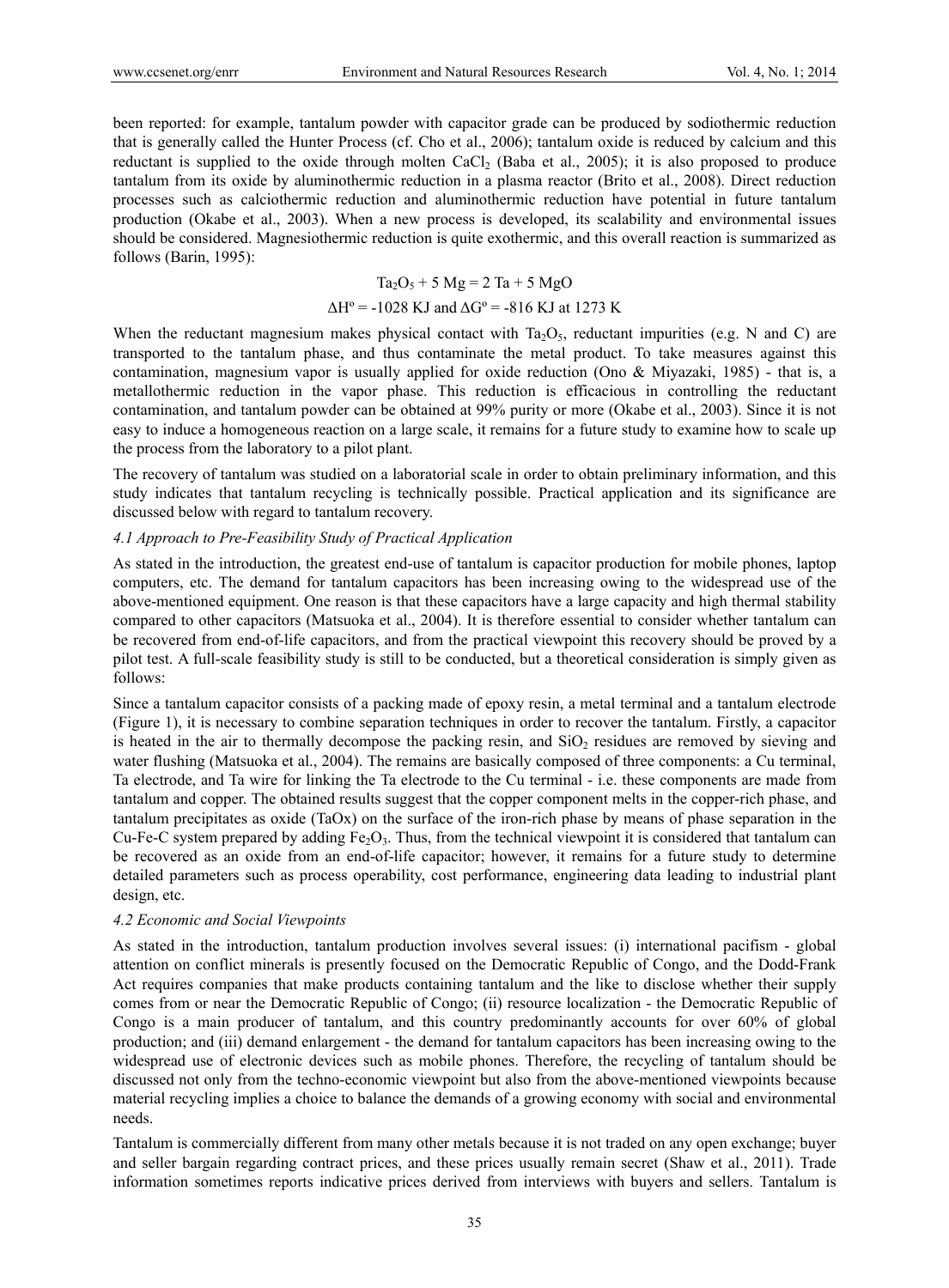traded in three forms, commanding different prices: tantalum ore concentrate was about US\$265/kg, tantalum oxides and salts about US\$530/kg, and capacitor-grade powder in excess of US\$660/kg in February 2011 (Reisman, 2011). These prices should not be simply compared with the recycling cost because tantalum is classified as a type of conflict mineral (cf. the introduction). Locals in mining communities are forced to take part in the illicit mining economy. Money earned from the sale of conflict minerals is used for personal profit and for further violent causes. Minerals are smuggled out of the conflict site through neighboring countries, and then shipped to smelters around the world for refinement. Once minerals are processed in this way, it is difficult to trace their origin. Conflict minerals easily make their way to consumers all over the world. As the imported portion of conflict minerals will be replaced by a domestic portion following the implementation of recycling, dependence on imports can at least be partially reduced. In other words, there is a possibility that the recycling of tantalum may contribute to not only price and supply stabilization in a consumer economy but also economic sanctions against illicit mining communities. Since it is difficult to trace the origin of tantalum through a transit and laundering point for conflict minerals, the recycling of tantalum from post-consumer capacitors must be helpful in clarifying the supply chain.

#### *4.3 Environmental Viewpoint*

Due to increasing environmental awareness, it is necessary to minimize the impacts of tantalum processing on the environment. Since the manufacture of capacitor-grade tantalum powder requires the consumption of alkali halide salts, sodium, magnesium and mineral acids (Ruch, 2010), various types of waste are released from the processing (Tantalum Story Board [TSB], 2010). The phase separation applied currently is a dry type of metallurgical process, so the waste release is less than that from conventional tantalum processing. The significance of tantalum recycling is discussed below from the viewpoint of nature conservation.

Columbite-tantalite - coltan for short - is extracted from niobium and tantalum; cf. the niobium-dominant mineral is columbite and the tantalum-dominant mineral is tantalite in coltan (Roberts et al., 1990). Price rises of coltan have led to wide-scale unregulated mining in the forests of Congo, the same forests that were home to 86 % of eastern lowland gorillas (Hall et al., 1998). The forests are being destroyed, and gorillas are killed and snared as "bush meat" to feed local miners and sell at market (Redmond, 2001). It is estimated that 90% of lowland gorillas may have been killed (Redmond, 2001). Fears are that without immediate action, they may be headed towards inevitable extinction.

As stated in the introduction, tantalum is mainly used to produce capacitors for electronic equipment. Forty-seven American zoos (e.g. San Diego Zoo) are directing their attention to the hidden connection between mobile phones and the decline of lowland gorillas (Lovgren, 2006); that is, according to a comment by an associate curator of San Diego Zoo, recycling old mobile phones is a way for people to do something simple that could reduce the need for additional coltan and help to protect the gorillas. From this viewpoint, if tantalum contained in mobile phones is effectively recovered, that might also help diminish the demand for illegal coltan mining, which could in fact help gorillas and other animals to live safely in their habitat.

#### **5. Conclusion**

Even if regulations for controlling conflict minerals are strictly enforced, it is almost impossible to trace the origin of tantalum through a transit and laundering point. It stands to reason that the recycling of tantalum from post-consumer capacitors must be helpful in clarifying the supply chain and reducing illegal mining; in short, the issues surrounding tantalum are a good example of how recycling is closely linked with the need for handy electronic devices, the peace movement and nature conservation.

In spite of such importance, the current technology for tantalum recycling has been poorly developed. Tantalum is mostly recycled from waste material and scrap that are generated during the manufacture of tantalum-related electronic components; on the other hand, since a large amount of tantalum is contained in end-of-life capacitors, the recycling of tantalum from tantalum-based capacitors is highly desirable  $-$  i.e. there is a gap between the quantity recovered by the available technology and the abundance of the recycle source. Considering such gap, the present paper aimed to obtain preliminary information on tantalum recycling to compensate for the gap. The following points are established – (i) tantalum purity of over  $70\%$  from the described mode of recovery is possible, and (ii) a theoretical prediction suggests that tantalum powder with purity greater than 99% can be produced from end-of-life capacitors. Although it can be considered that the present study establishes the foundations for tantalum recycling, it remains for a future study to evaluate the techno-economic performance and design of an industrial process in detail.

#### **Acknowledgements**

Parts of this work are supported by JST-RISTEX program. The authors are grateful to Mr. M. Chihara of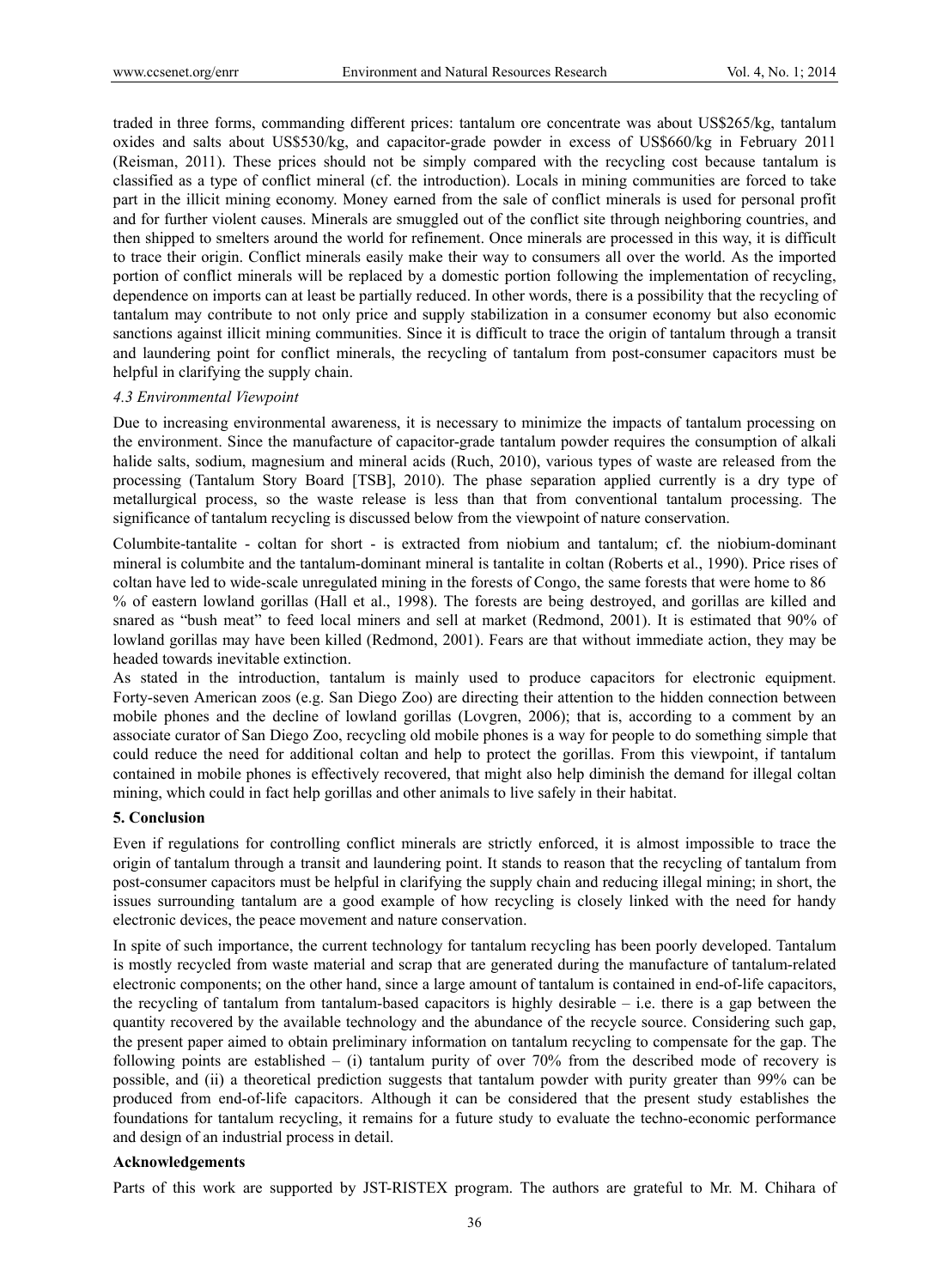Ryukoku University for laboratorial assistance and Ms. C. Lentfer for English review.

#### **References**

- Ad-hoc Working Group of Raw Materials Supply [AWGRMS]. (2010). *Critical raw materials for the EU*. Brussels: European Commission.
- Baba, M., Ono, Y., & Suzuki, R. O. (2005). Tantalum and niobium powder preparation from their oxides by calciothermic reduction in the molten CaCl<sub>2</sub>. *Journal of Physics and Chemistry of Solids, 66*(2-4), 466-470. http://dx.doi.org/10.1016/j.jpcs.2004.06.042
- Barin, I. (1995). *Thermochemical Data of Pure Substances* (3rd ed.). Weinheim: Verlagsgesellschaft mbH. http://dx.doi.org/10.1002/9783527619825
- Brito, R. A., Medeiros, F. F. P., Gomes, U. U., Costa, F. A., Silva, A. G. P., & Alves, C. (2008). Production of tantalum by aluminothermic reduction in plasma reactor. *International Journal of Refractory Metals and Hard Materials, 26*(5), 433-437. http://dx.doi.org/10.1016/j.ijrmhm.2007.09.008
- Business for Social Responsibility [BSR]. (2011). *Conflict minerals and the Democratic Republic of Congo responsible action in supply chains, government engagement and capacity building*. New York: BSR.
- Cho, S. W., Shim, G., Park, J. S., Kim, J. S, Bae, I. S., Yoo, J. S., & Jeong, S. M. (2006). Making of tantalum powder using the hunter process. *Metals and Materials International, 12*(1), 51-56. http://dx.doi.org/10.1007/BF03027523
- Cunningham L. D. (2004). Tantalum recycling in the United States in 1998. In S. Sibley (Ed.), *Flow studies for recycling metal commodities in the United State* (Volume J, pp. 1-10). Reston: U. S. Geological Survey.
- Hall, J., Saltonstall, K., Inogwabini, B. I., & Omari, I. (1998). Distribution, abundance and status of Grauer's gorilla. *Oryx, 32*(2), 122-130. http://dx.doi.org/10.1046/j.1365-3008.1998.d01-22.x
- Hileman, D. (2012). 5 Myths About Dodd-Frank Conflict Minerals. EHS Journal (press release). Retrieved from http:/ehsjournal.org/doug-hileman/5-myths-about-dodd-frank-conflict-minerals/2012
- Hino, H., Washizu, T., & Nagasaka, T. (1998). Phase diagram and physico-chemical properties of metal produced in melting furnace for ash from municipal solid waste incinerator. *Proceedings of International Symposium on Global Environment and Iron and Steel Industry* (pp. 234-239). Beijing: China Science and Technology Press.
- Japan Oil, Gas and Metals National Corporation [JOGMEC]. (2011). *Material flow of mineral resources 2010*. Tokyo: JOGMEC.
- Larsen, E. M. (2002). Tantalum. In McGraw-Hill staff (Ed.), *McGraw-Hill Encyclopedia of Science & Technology* (Volume 18, pp. 127-128). New York: McGraw-Hill Professional.
- Lovgren, S. (2006). Can Cell-Phone Recycling Help African Gorillas? *National Geographic News*. Retrieved from http://news.nationalgeographic.com/news/2006/01/0120\_060120\_cellphones.html
- Massalski, T. B., & Okamoto, H. (2000). *Binary alloy phase diagrams*. Materials Park, Ohio: ASM International.
- Matsuoka, R., Mineta, K., & Okabe, T. H. (2004). Recycling process for tantalum and some other Reactive Metal Scraps. In the Minerals, Metals & Materials Society [TMS] (Ed.), *Proceedings of the Symposium on Solid and Aqueous Waste from Non-ferrous Metal Industries* (pp. 689-696). Charlotte: TMS.
- Mineta, K., & Okabe, T. (2005). Recycling process for tantalum from capacitor scraps and chlorination by using chloride wastes. *Shigen to Sozai, 121*, 284-290. http://dx.doi.org/10.2473/shigentosozai.121.284
- Okabe, T. H., Sato, N., Mitsuda, Y., & Ono, S. (2003). Production of Tantalum Powder by Magnesiothermic Reduction of Feed Preform. *Materials Transactions, 44*(12), 2646-2653. http://dx.doi.org/10.2320/matertrans.44.2646
- Ono, K., & Miyazaki, S. (1985). Study on the Limit of Deoxidation of Titanium and the Reduction of Titanium Dioxide by Saturated Calcium Vapors. *Journal of the Japan Institute of Metals, 49*(10), 871-875.
- Redmond, I. (2001). Coltan boom, gorilla bust. *Journal of Berggorilla & Regenwald Direkthhilfe, 22*, 13-16.
- Reisman, L. (2011). Tantalum prices about to go through the roof? *Metal Minor* (press release). Retrieved from http://agmetalminer.com/2011/01/20/tantalum-prices-about-through-the-roof
- Roberts, W. L., Campbell, T. J., & Rapp, G. R. (1990). *Encyclopedia of minerals* (2nd ed.). New York: Van Nostrand Reinhold. http://dx.doi.org/10.1007/978-1-4684-6456-6